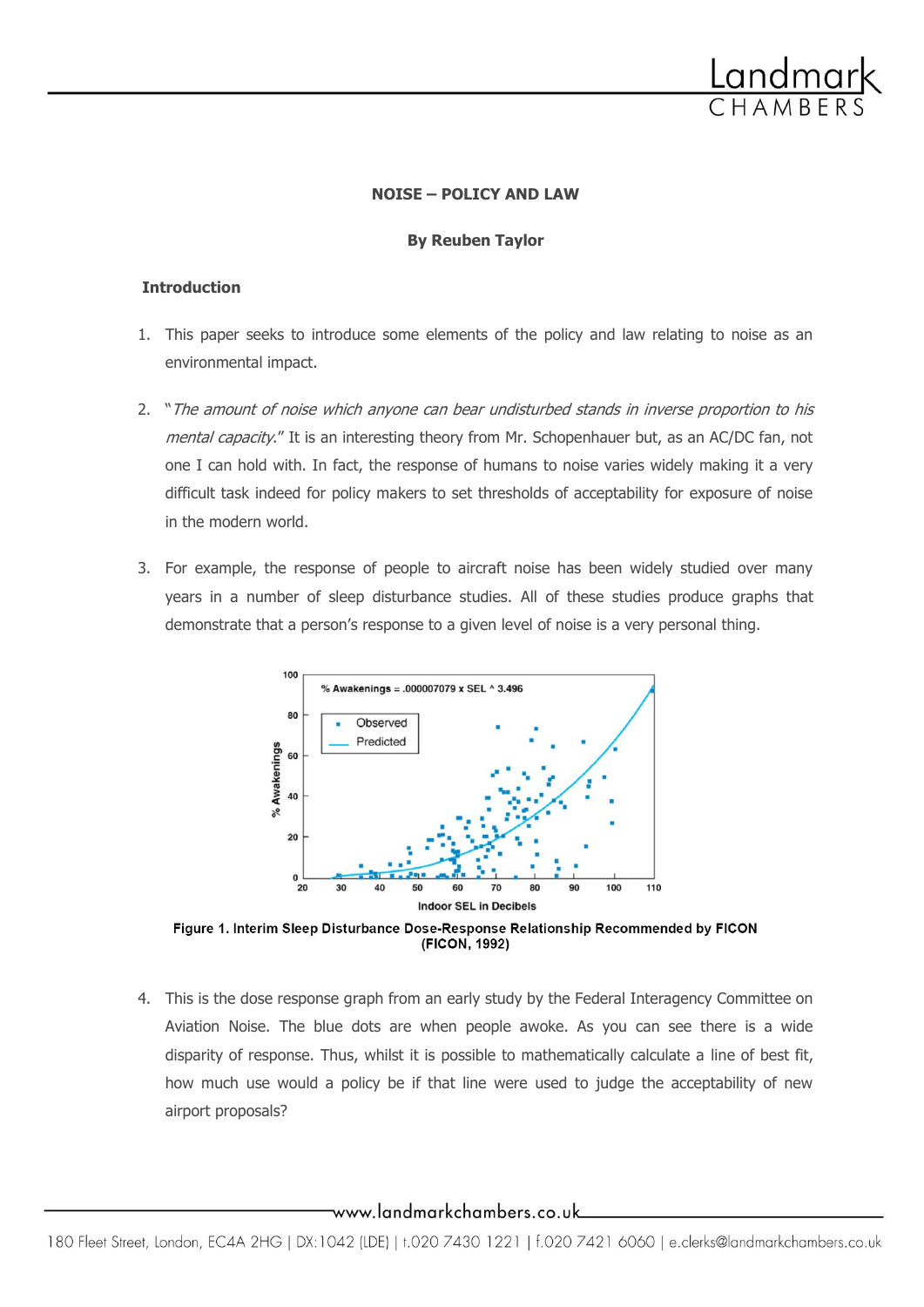

5. Yet more difficult is the fact that we seem to react to noise differently depending on the source of it.

# Highly disturbed by noise at night  $25,0$ Air traffic Road traffic  $20.0$ Rail traffic % highly disturbed<br>  $\frac{3}{2}$  15, 0<br>  $\frac{3}{2}$  5.0  $5.0$  $\Omega$ 40 42 44 46 48 50 52 54 56 58 60 62 64 66 68 70 Lnight (outside, facade)

Figure 7. Percentages of highly disturbed when exposed to rail and road traffic noise

- 6. This graph was produced by the European Commission Working Group on Health and Socio-Economic Aspects position paper on Dose Effect Relationships for Night Time Noise. The population appears to find aircraft noise more disturbing at night than road traffic noise which in turn is more disturbing than rail noise.
- 7. So what do politicians do then when faced with such difficult issues?

# **The European Dimension**

8. In 1996 the European Commission issued a Green Paper in which it was stated that an estimated 20% of the EU citizens were exposed to noise levels that scientists and health experts considered to be unacceptable, at which most people become annoyed, sleep is disturbed and health may be at risk. The Green Paper proposed a strategic approach to noise control by focusing on those exposed to environmental noise.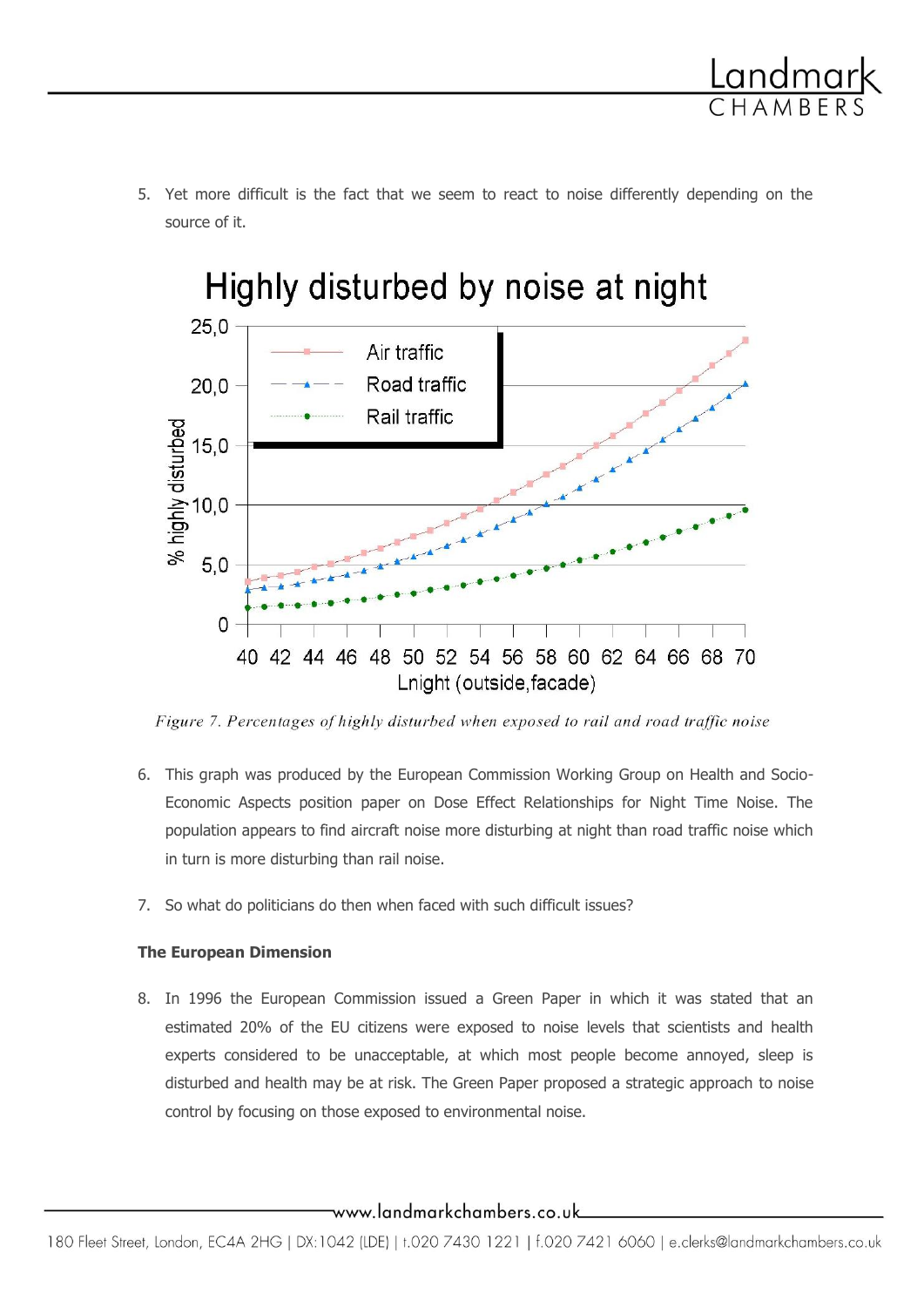

- 9. In July 2000 the Commission issued a proposal for a Directive relating to the Assessment and Management of Environmental Noise (the Environmental Noise Directive). The Directive 2002/49/EC was published in the Official Journal on 18 July 2002. It concerns noise from road, rail and air traffic and industry.
- 10. The Environmental Noise Directive requires Member States to make Strategic Noise Maps for major agglomerations<sup>1</sup> along major roads, major railways and major airports within their territories. Action plans have to be drawn up. These are to be designed to manage noise issues and effects including noise reduction if necessary.
- 11. The Environmental Noise (England) Regulations 2006 give effect to the EU Noise Directive. They came into force on 1 October 2006.
- 12. They required noise maps to be made and adopted by the Secretary of State by 30 June 2007 in relation to what are termed "first round" agglomerations, major roads, major railways and major airports. The results of this exercise can be viewed online at [http://noisemapping.defra.gov.uk](http://noisemapping.defra.gov.uk/)
- 13. The maps come with a wide disclaimer as to their accuracy. DEFRA explains that:

"…the maps are only intended to be used for strategic assessment of noise levels in any given area. They should not be used to attempt to determine, represent or imply precisely the noise levels at individual locations (e.g. individual houses, windows). It should also be borne in mind that the noise levels shown are for an average day in the year, and therefore do not show the specific noise from individual vehicles, trains, or aircraft or from discrete industrial activities."

- 14. A second round of noise mapping for all agglomerations, major roads, major railways and major airports is to follow by  $30<sup>th</sup>$  June 2012.
- 15. Perhaps of more interest however, is that in addition to noise mapping the EU Directive requires the adoption of action plans.
- 16. The 2006 Regulations place a duty on the Secretary of State to publish guidance setting out "limit values or other criteria for the identification of priorities for action plans"<sup>2</sup> by the 18<sup>th</sup> July 2007. Can we then expect to see the introduction of noise limit values in the UK? DEFRA

 $\overline{\phantom{a}}$ 

 $<sup>1</sup>$  a large urban area with a population of over 250,000 and a population density of more than 500 persons per</sup> square kilometre

 $2 \text{ Regulations}$  14(1) of the 2006 Regulations.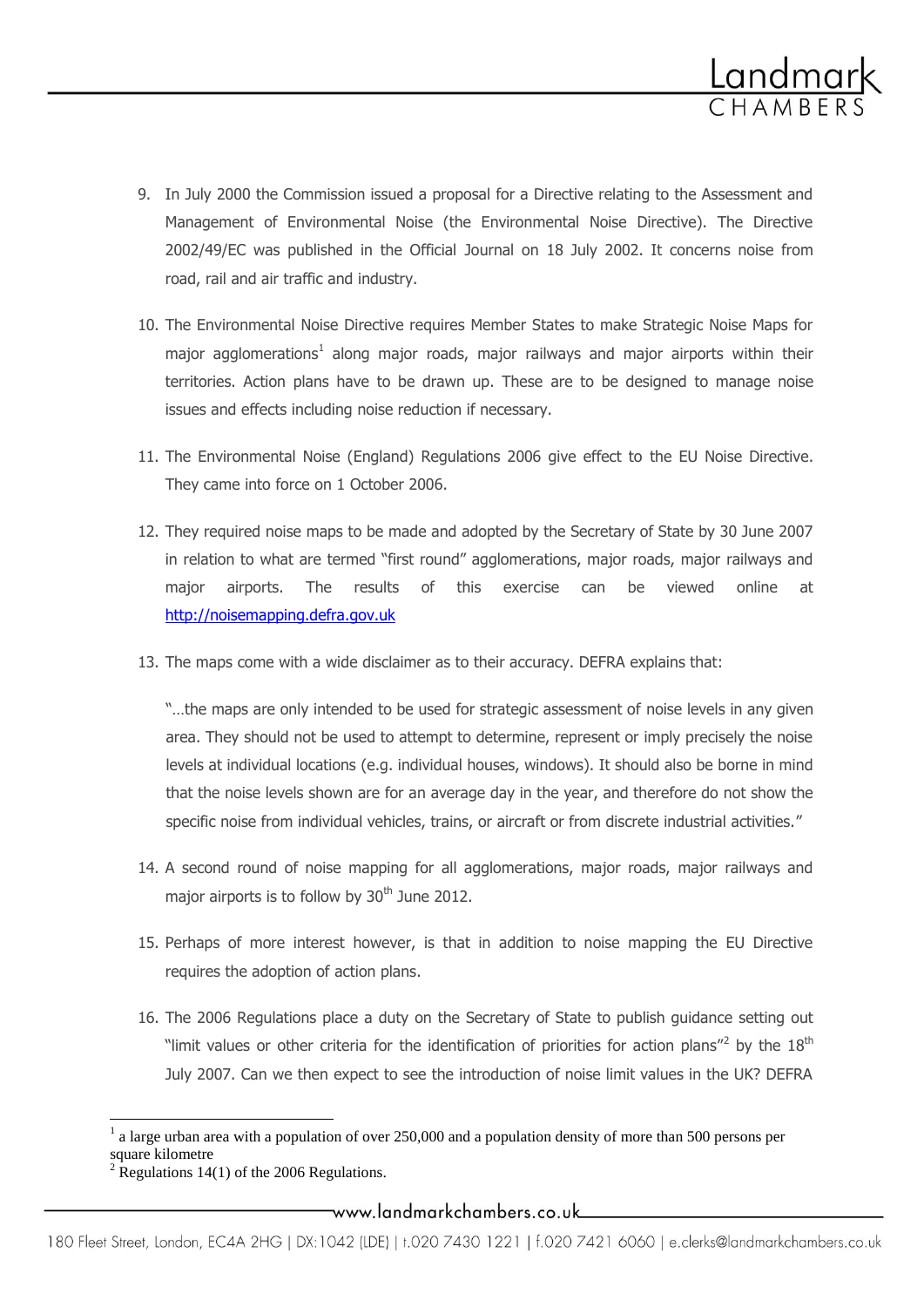

made it plain in an FAQ published on its website in 2006 that we cannot. Instead, it would appear that the UK is to adopted an "other criteria" based approach.

- 17. What then are the criteria? We were told that "work is currently underway to develop a National Noise Strategy for launch in 2007".
- 18. In May 2009 however, the National Noise Strategy has not even been published in draft form for consultation and there has been no document published that even indicates what it is that the Government is considering by way of criteria. The UK is then currently in breach of its obligations under the EU Noise Directive and I doubt that it will be long before the EU Commission takes enforcement action against it.
- 19. What is even more interesting is that DEFRA is current consulting on amendments to the 2006 Regulations that would remove the duty on the Secretary of State to publish limit values or other criteria. Instead, a power to issue guidance which must then be taken into account by those drawing up actions plans is proposed. This seems to be an attempt by the Secretary of State to row back from the commitment to publish criteria. Would it be cynical to suggest that the Secretary of State does not want to be found to be responsible for failing to comply with the 2006 Regulations that were promoted by his own Department?
- 20. However, given that action plans are required by the EU Directive to address priorities identified by reference to the exceedence of limit values or breach of "other criteria"<sup>3</sup> until the Government actually does act to publish criteria it is impossible to see how action plans can be adopted that accord with the requirements of the EU Directive. Thus, the amendment proposed will not make the problem go away and will not stave off enforcement action by the EU Commission. The UK is required by EU law to publish criteria against which action plans can be drawn up. It has not done so.
- 21. There has been some movement however. A series of documents was published in March 2009 that address action plans on a source by source basis.
- 22. In relation to **Airport Action Plans**, DEFRA published Guidance in March 2009. This explains that whether action needs to be taken in an action depends upon whether the noise from an airport is "acceptable". It then indicates that the current key policy document in the aviation sector is the Air Transport White Paper 2003 which indicates that households experiencing 69 dBA or more should be offered relocation immediately.
- 23. Airport operators drawing up action plans are also told to:

<sup>&</sup>lt;sup>3</sup> See Articles 5 and 7 of the EU Noise Directive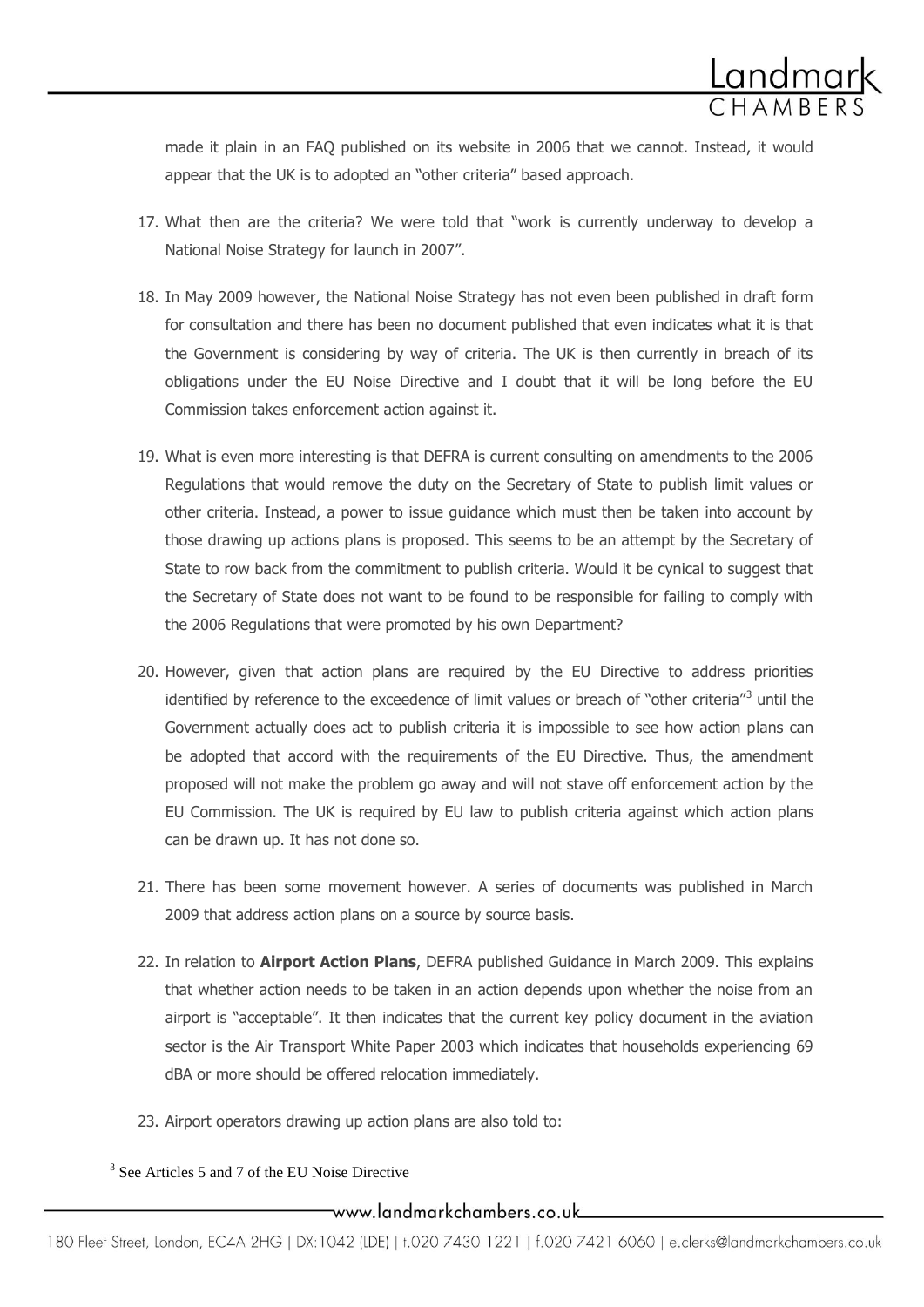

"examine the day, evening and night results produced from the noise mapping and consider whether there are any features of the noise impact from departing or arriving aircraft that might be managed further…

Ensure that there is an effective complaint handling system in place…

Consider the information from any noise complaint data that is held and whether there are any measures that might be taken to manage further the aircraft noise impact…"

- 24. No sea change in policy there then.
- 25. In relation to **roads**, the draft Noise Action Plan identifies that the Noise Insulations Regulations 1975 and Planning Policy Guidance Note 24 as containing relevant criteria against which to consider the acceptability of road traffic noise. It also indicates that certain locations are to be form the initial focus of consideration for action:
	- Where the 1% of the population that are affected by the highest noise levels from the  $\bullet$ major roads outside first round agglomerations are located according to the results of the noise mapping; and also
	- where the LA10,18h at those locations is at least 76 dB.
- 26. In these locations DEFRA indicates that

"…the relevant highway authority will consider what, if any, actions might be taken. This will include, but not be limited to, exploring the scope for (in no particular order):

- $\bullet$ Improving the sound insulation;
- Erecting noise barriers;  $\bullet$
- Installing low noise road surfaces; or  $\bullet$
- Local traffic management measures."
- 27. A similar approach is adopted in the draft Action Plan for Major Railways. Again, the relevant noise insulation regulations<sup>4</sup> are identified as is PPG24 as setting out relevant noise criteria. Again, there is a initial focus upon identifying where action may be taken. The criteria are similar but different to those adopted in relation to roads:
	- Where the 1% of the population24 that are affected by the highest noise levels from the major railways outside first round agglomerations are located according to the results of the noise mapping; and also

 $\overline{a}$ <sup>4</sup> Noise Insulation (Railways and Other Guided transport Systems) Regulations 1996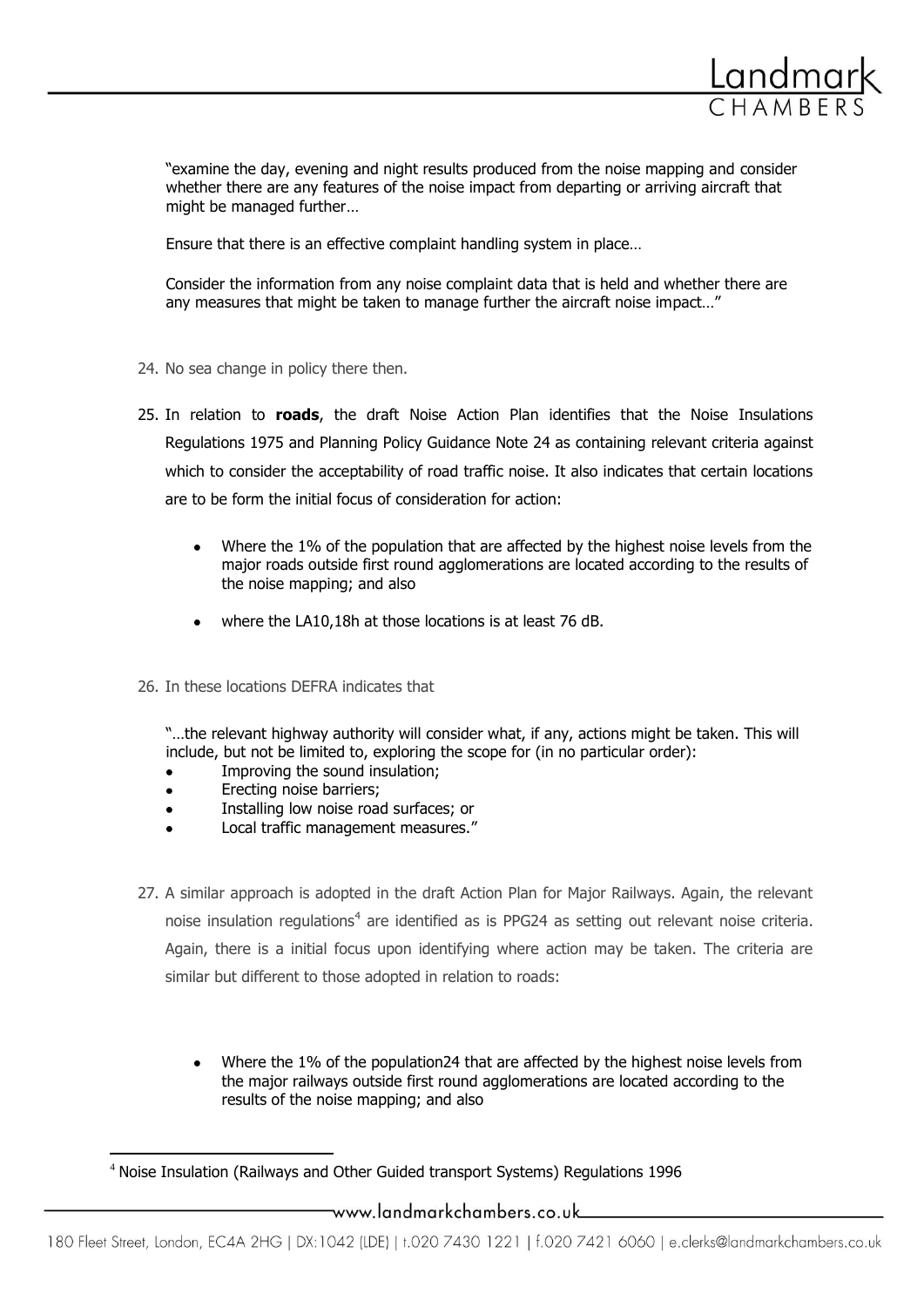

- Where the LAeq,18h at those locations is at least 73 dB.
- 28. The second criterion here can be contrast with that in relation to roads. The roads criterion is an L10 value, i.e. the value derived from the noisiest 10% of all readings over the 18 hour period. The rail criterion is however an LAeq, a form of average that will necessarily be a lower figure than an L10 of the same data set. It would therefore appear that the threshold for action associated with rail is less likely to be exceeded than for roads, all other things being equal.
- 29. In the locations where action may be taken DEFRA has indicated that the following measures may be considered:
	- Improving sound insulation;
	- Erecting noise barriers;  $\bullet$
	- Increasing the frequency and nature of railhead grinding; or
	- Altering the type of rolling stock that uses the particular rail corridor.  $\bullet$
- 30. The draft Action Plan for **agglomerations,** adopts the same approach to noise from traffic and rail within agglomerations as I have set out above.
- 31. In relation to airports, it seems that the EU Noise Directive simply means business as usual, with no specific action being required of airport operators that was not already required.
- 32. It seems that some action may be taken to reduce noise levels for those worst affected by road and rail noise i.e. the worst affected 1% of the population. However, whether action will be taken will depend upon the application of existing noise insulation regulations and policy.
- 33. The EU Directive is therefore unlikely to result in any significant change to the thresholds that are used to determine acceptability of noise in the UK. Much of the action that might be considered as a result of the action plan exercise will depend upon discretionary decisions that will be dependent upon the availability of funding. Given present day economic constraints it would appear to be unlikely that monies will be spent upon noise mitigation if there is no legal duty to spend it.
- 34. As for a new National Noise Strategy, it seems that work continues on it but there is no date for publication of even a draft.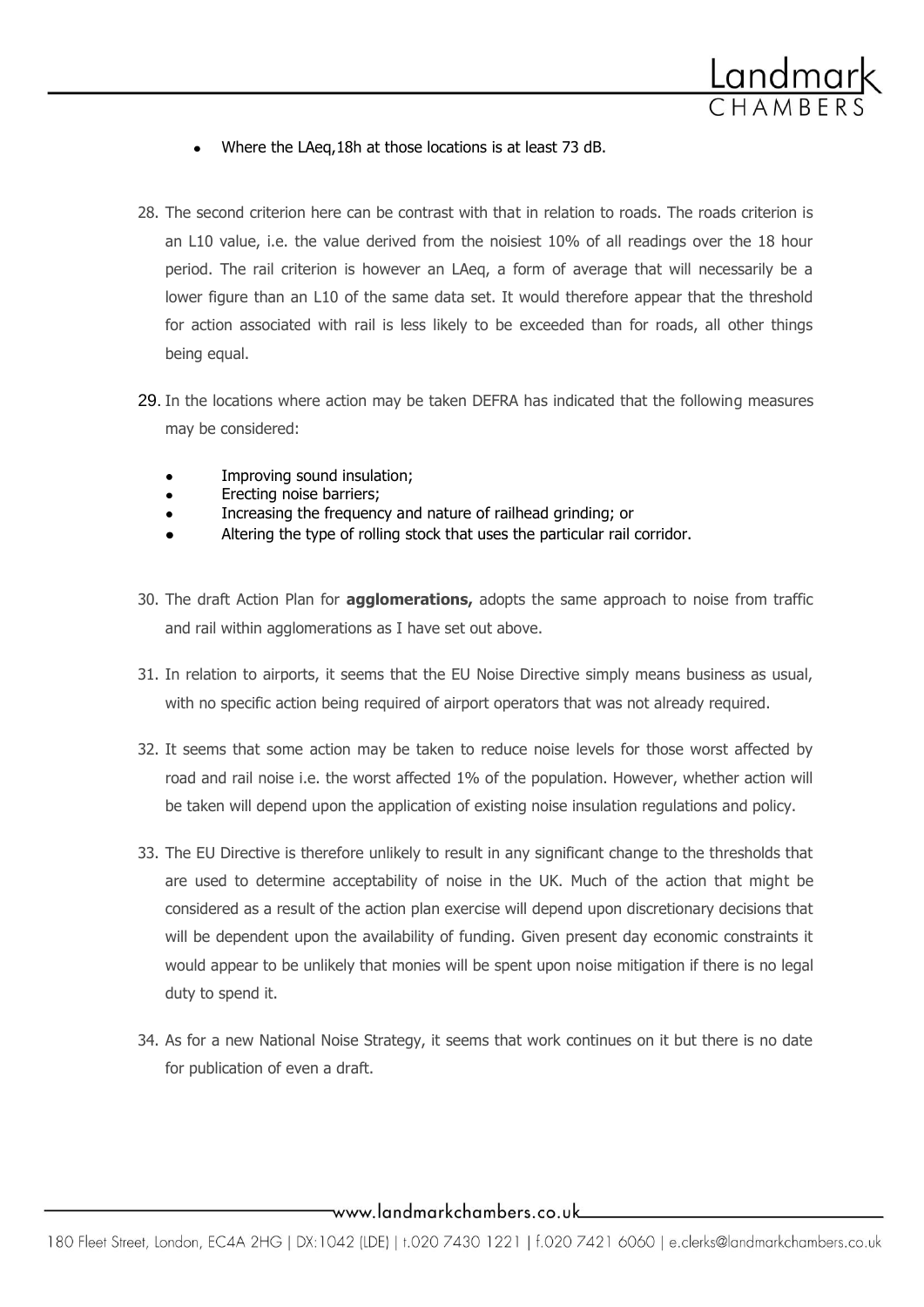

## **Planning Policy Guidance Note 24**

- 35. Probably the most important noise policy document is PPG24. It was published in September 1994 and is getting on a bit. It sets out the national government planning policy in relation to noise. It seeks to guide noise-sensitive developments (housing hospital and schools) to locations away from major sources of noise.
- 36. However, other changes in planning policy that have occurred subsequently promote the use of brownfield sites within urban areas, promote sites that are close to public transport interchanges and promotes sites that are much higher in terms of housing density than any developments that have previously been seen in the UK. Some might call this policy town cramming, but whatever it may be termed the consequences for the location of development are clear; noise sensitive development is to be pushed towards locations which are likely to be subject to noise. There is thus a policy tension between PPG24 and other elements of planning policy. For the planning practitioner this means that noise and the mitigation of its effects is becoming more and more of an issue.

## **Residential Development**

37. In relation to residential development, PPG24 introduced the concept of noise exposure categories. There are 4 categories labelled A to D.

## **NEC**

- **A** Noise need not be considered as a determining factor in granting planning permission, although the noise level at the high end of the category should not be regarded as a desirable level.
- **B** Noise should be taken into account when determining planning applications and, where appropriate, conditions imposed to ensure an adequate level of protection against noise.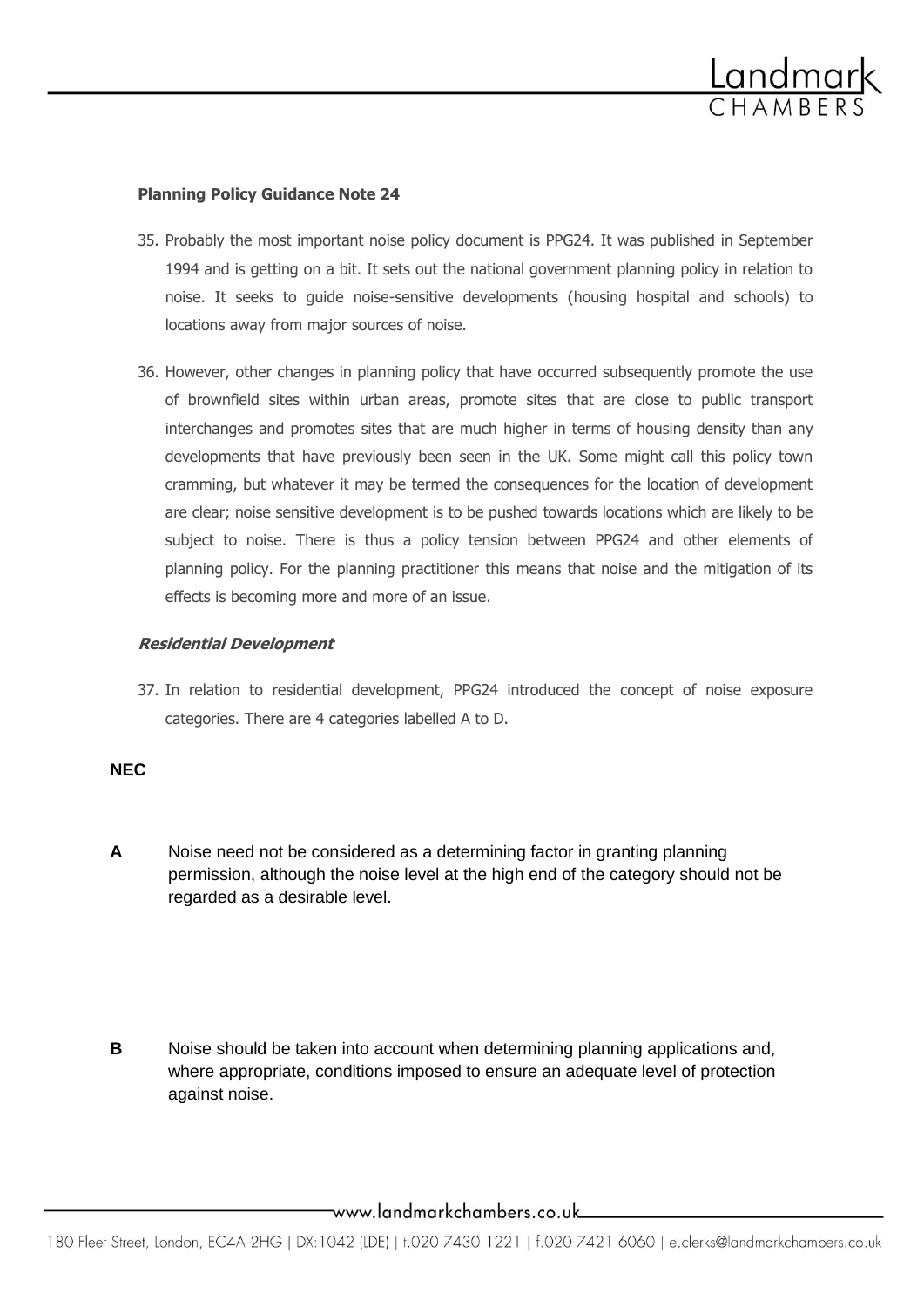

**C** Planning permission should not normally be granted. Where it is considered that permission should be given, for example because there are no alternative quieter sites available, conditions should be imposed to ensure a commensurate level of protection against noise.

# **D** Planning permission should normally be refused.

- 38. The methodology requires an assessment of whether any particular type of noise source is dominant at the location under assessment; road, rail or air. If the level of any once source of noise lies within 2 dB of the combined level from all sources then that source is dominant. If no source is dominant then there is a mixed sources category. A table is then used to determine which NEC category is applicable to the site in question by looking up the type of noise source and the level measured.
- 39. PPG24 recognises itself that there should be some flexibility in the application of the NECs. It advises that "where there is a clear need for new residential development in an already noisy area some or all NECs might be increased by up to 3-dB (A) above the recommended levels."<sup>5</sup> However, in practice a much greater degree of flexibility is being applied.
- 40. The values given in the NEC table are free-field levels i.e. outside measurements away from reflective building surfaces. The values are based upon:
	- a. The dose response research that was available in 1994, and in particular the WHO published guidance from 1980;
	- b. Assumptions regarding the effectiveness of insulation from noise of window systems from the Transportation Noise Reference Book 1987 and from Sound Control for Homes, BRE 1993

 5 PPG24 para 9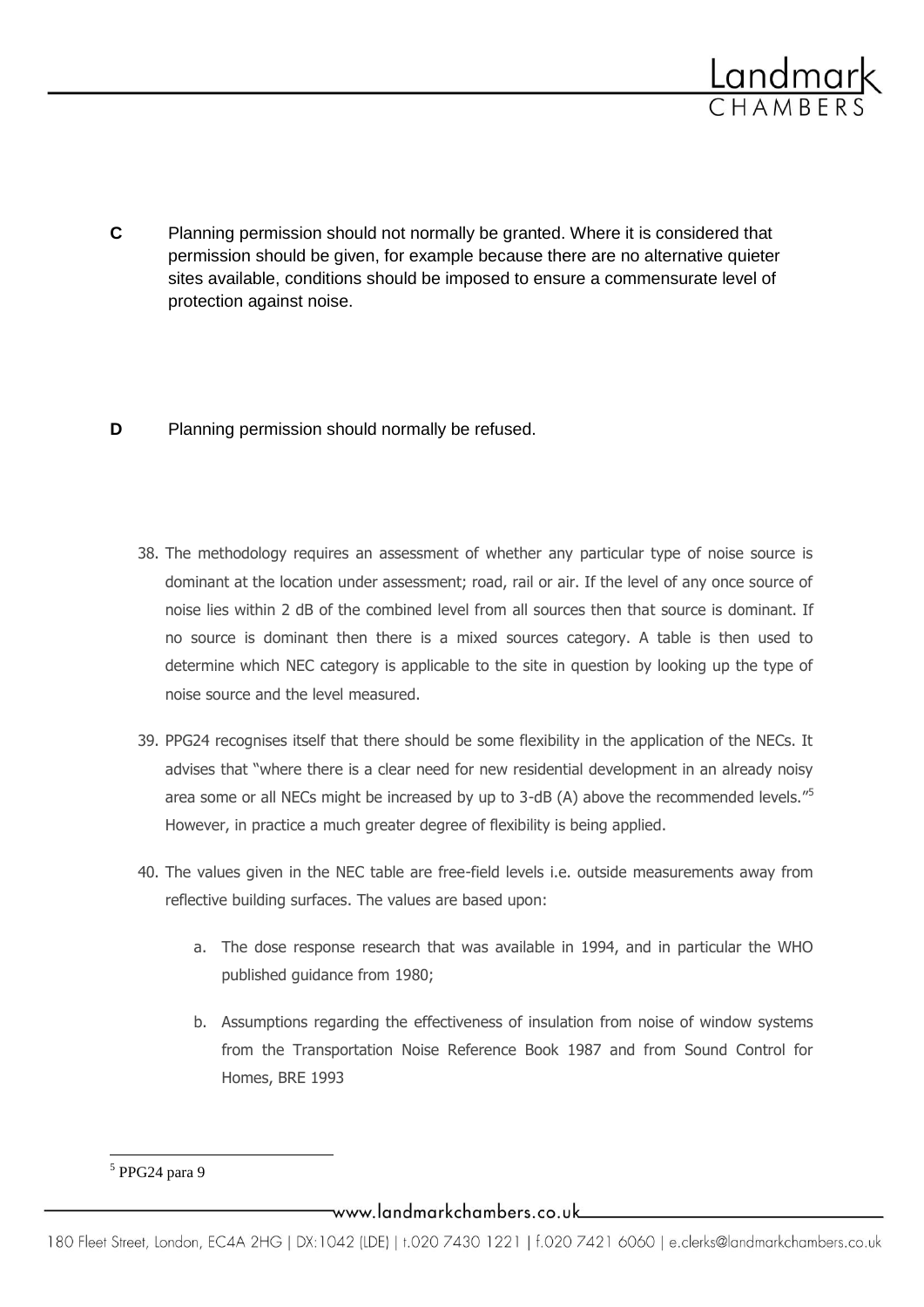

- 41. So far as the dose response research is concerned, as I have already touched upon above, there has been a continued level of research in this field over the last 15 years. There is therefore much more information available today from which to draw upon. For example, the 1980 WHO document has itself been superceded. The WHO published in 1999 Guidelines for community noise.
- 42. Technology has also moved on. Window systems are now considerably more advanced than they were when the work was carried out in order to inform the assumptions in PPG24. For example, it is possible to produce window systems that can insulate by around 40 dB or more as opposed to the 25 dB assumed in PPG24.
- 43. The noise exposure categories are therefore out-of-date and can be demonstrated to be out of date. This means that, whereas in the past obtaining planning permission for a NEC C or D site would have been very difficult, it can now be achieved and is being achieved on a regular basis.

# Industrial Development

- 44. PPG24 also gives guidance on the assessment of noise from industrial premises. It advises that BS4142: 1990 should be used. This methodology requires the identification of a background noise level and a forecast of the noise level with the new industrial process operating at the nearest representative residential façade. A "correction" can be made to the forecast noise level if it will have tonal or impulsive characteristics by adding 5dB. If the difference between the background level and the forecast level is greater than 10 dB then "complaints are likely". A difference of around 5dB is of "marginal significance."
- 45. One difficulty encountered in practice is that many local planning authorities have now adopted either in the development plans or in supplementary planning documents different criteria of acceptability to those set out above for use in a BS4142 methodology. A difference of -5 dB is commonly seen i.e. the new noise source must be 5 dB or more quieter than the background noise level.
- 46. The problem for local authorities is that there is no science to support the selection of -5dB as a threshold of acceptability. There is nothing that says that a difference of zero is any less acceptable than -5 dB. Cross-examination on this basis can be amusing.
- 47. The selection of this figure is often justified on the basis that it stops noise creep. If the +5 dB marginal significance threshold were applied to every case, each time permission was granted, the background noise level would become a little noisier. Over time, with the grant of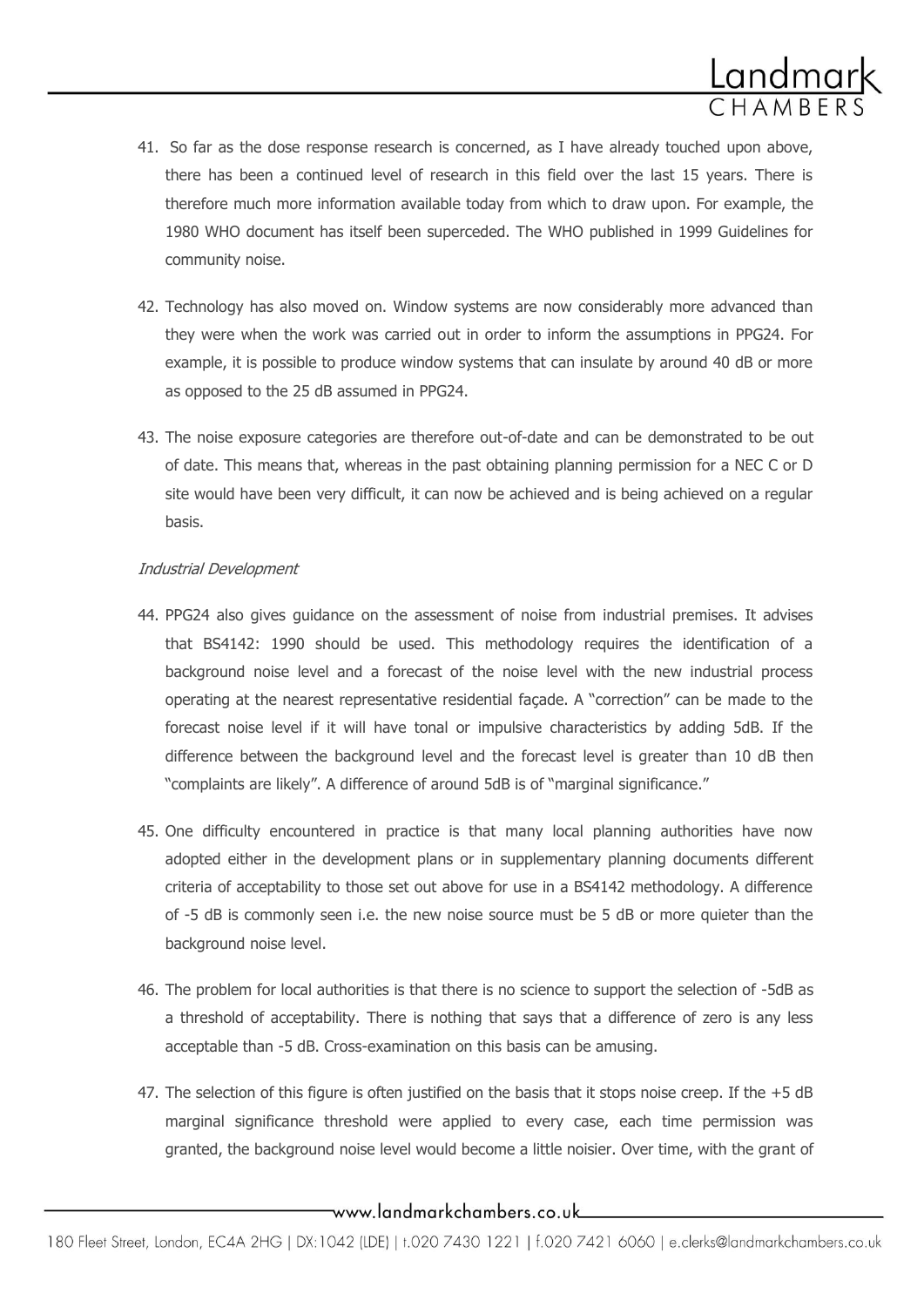

multiple permissions, the background noise level will "creep" up. This can occur in high streets where to the rear of properties there may be a proliferation of condensers and other noisy plant.

- 48. Such policies also tend to bring out a dispute between developer and LPA as to whether the tonal/impulse correction of +5 dB should be applied.
- 49. The BS4142 methodology is also controversial where it is applied not just to industrial plant but to vehicles manoeuvring in the yard of industrial premises. Some LPAs have adopted policy that requires BS4142 to be used as the assessment tool in such circumstances<sup>6</sup>. The difficulty here is that the methodology does not expressly provide for moving sources and the dose response relationship it is based upon was not derived from work that looked at moving sources of noise. It is therefore questionable whether the BS4142 methodology can properly be applied to manoeuvring vehicles. The main difficulty however is that if it is not applied there is no other assessment methodology that can be applied. It is a question of using BS4142 or nothing.
- 50. Another significant criticism of BS4142 is that its criteria of acceptability are based upon whether or not a complaint is likely rather than whether or not a person who consider that the noise was disturbing; after all, a person may be disturbed by noise but not feel moved to complain about it.
- 51. Bernard Berry conducted a review of PPG24's reliance upon BS4142 for DEFRA in 2004. He concluded that the available dose-response information was poor and that further work needed to be done to improve our understanding of dose–response to industrial noise.
- 52. In December 2008 Rupert Taylor was appointed head of a team to review the effects of the planning process on the noise environment with regard to human health, flora, fauna and the built environment. The study will investigate the effectiveness of the Environmental Impact Assessment process in dealing with noise impacts. It will consider both the Environmental Statement itself and the outcome of the process i.e. after the development has been implemented. For the ES stage the project will assess both the technical quality of the noise section and whether the impacts are described sufficiently clearly for the benefit of those who might be affected. It remains to be seen whether this work is intended to be an input into any revision of PPG24.
- 53. It can be seen that PPG24 is yellow around the edges. It is in need of a serious update. The Government recognised this many many years ago. A review of PPG24 was announced by the

 $\overline{a}$ <sup>6</sup> e.g. London Borough of Ealing SPD10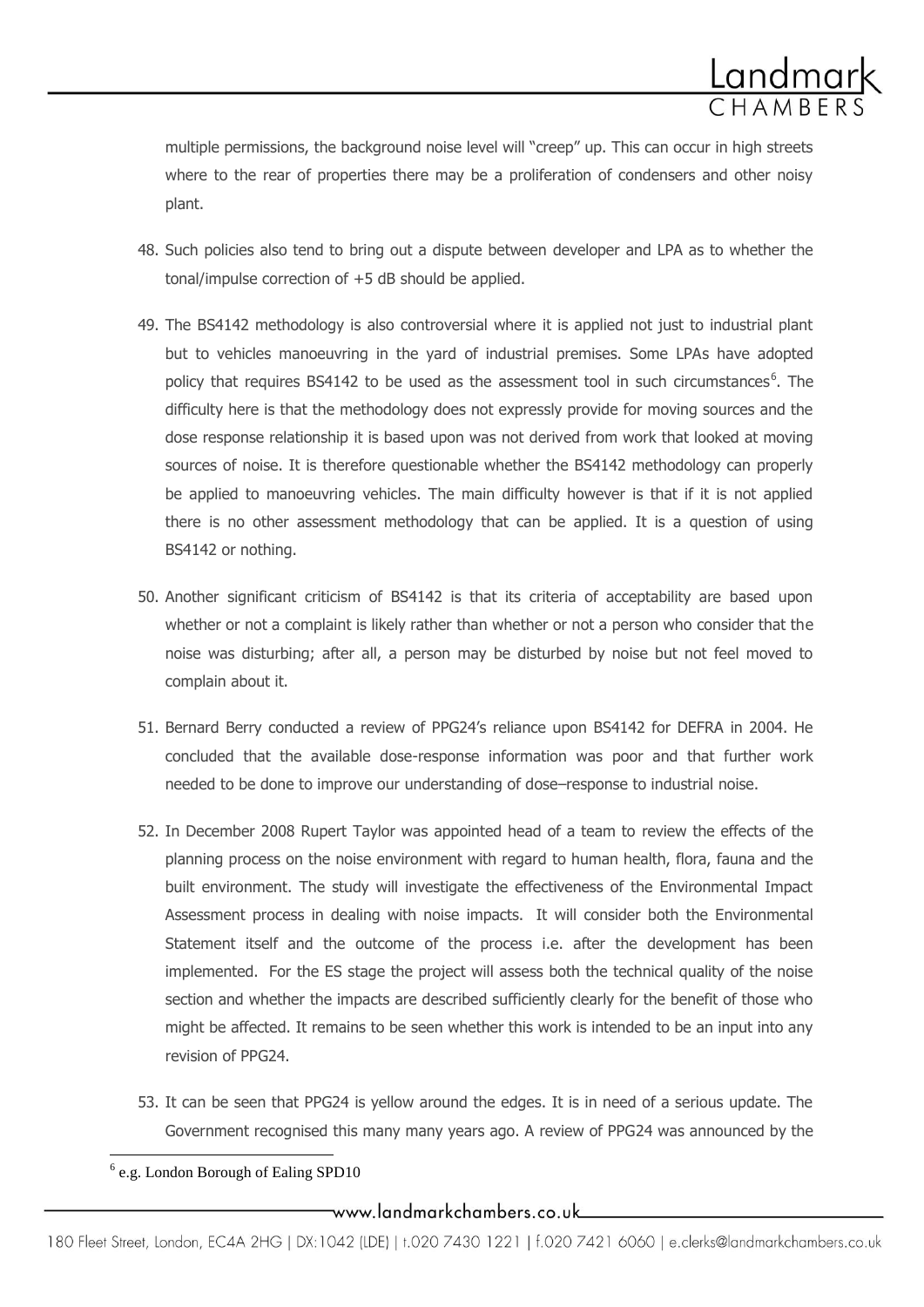

Office of the Deputy Prime Minister in 2003. Now some 6 years later we still await the outcome of that review.

## **Windfarms**

- 54. It is not just in relation to planning policy that the Government can be criticised for being out of date. In relation to the assessment of noise from windfarms, current Government policy is that in assessing noise from turbines the methodology in ETSU should be followed.
- 55. However, that methodology has been coming under increasingly heavy attack from well organised and well informed objectors. There is considerable debate underway as to whether the ETSU methodology correctly assesses likely noise impacts noise; particular factors such as windshear and Audible Modulation. In the past it has often been difficult for objectors to development to be able to obtain evidence regarding the acceptability of impacts that is changing as: (1) more turbines are erected; (2) issues on individual sites arise; and (3) the internet allows rapid dissemination of the complaints and experience.
- 56. A case in point is audible modulation the phenomenon where aerodynamic noise displays a greater degree of fluctuation than usual such as to give rise to greater disturbance and annoyance than would otherwise be the case. In other words at the same noise levels the impact on residential amenity is greater. The cause of AM is subject to significant debate and it is clear that there is no consensus as to when it may arise or how it may be predicted. ETSU discounted AM because it was thought to be a factor which was negligible – only 3 dBA at the turbines themselves and much less at residences. Subsequent work commissioned by the Government showed that AM could be significantly higher than that assumed in ETSU7. Further research was recommended and in 2007 the Salford report was published. It noted that complaints associated with AM were relatively limited and concluded:

*"The incidence of AM and the number of people affected is probably too small at present to make a compelling case for further research funding in preference to other types of noise which may affect many more people"*

57. The government decided not to undertake further research and in a press release said that ETSU guidance should continue to be used. Some in the industry used this statement to argue that AM was not a factor to be considered at public inquiries and even that AM did not exist. There was then a High Court challenge by objectors which was resolved only after the Secretary of State made clear that - "Nowhere in the 2007 statement does the government

 $\overline{a}$ 

<sup>7</sup> Hayes McKenzie study 2006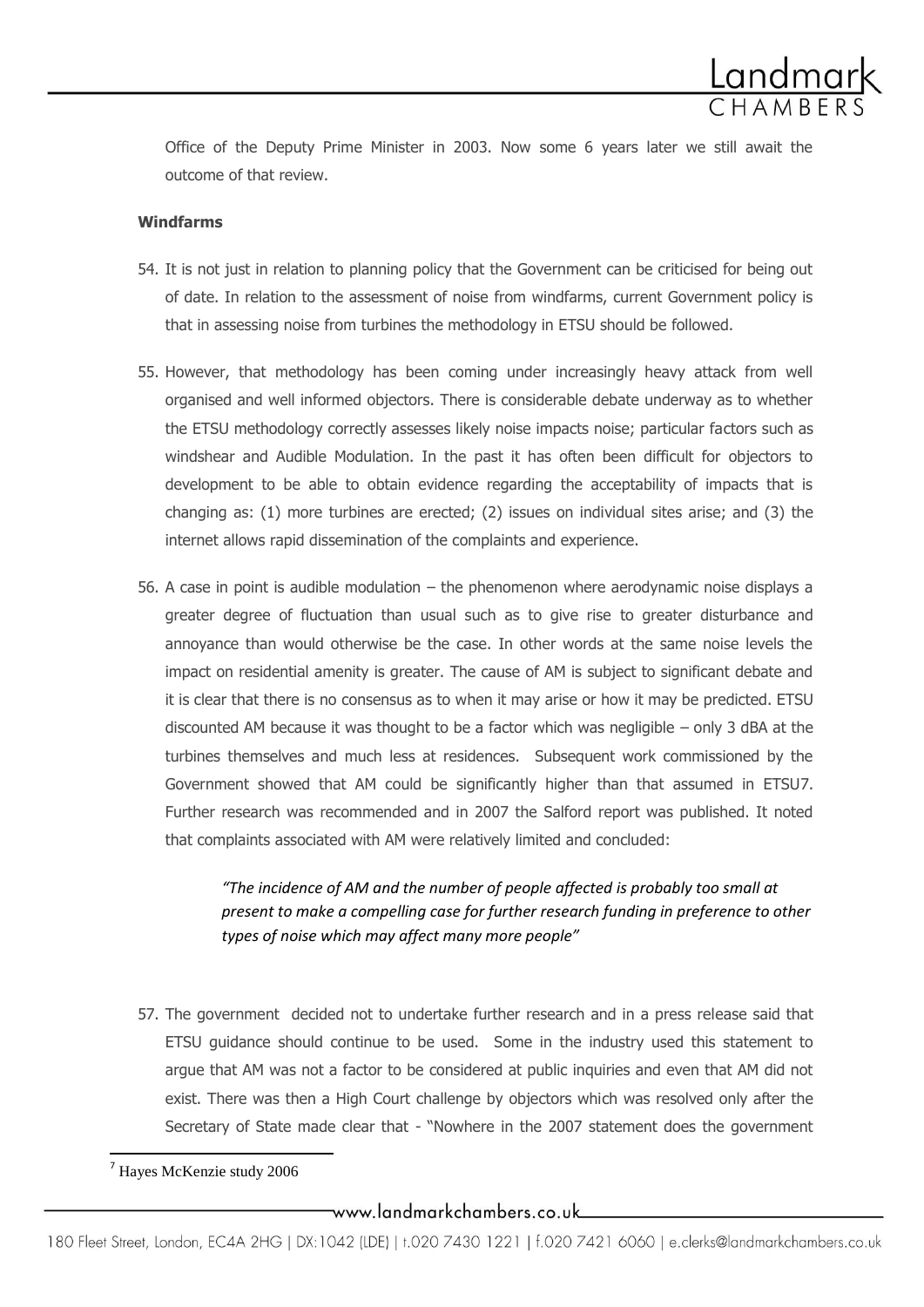

suggest that AM is not an issue in the UK; nor does it suggest that AM will not and cannot be an issue in the case for future applications for wind farms close to residences in low background noise areas." (para 24 of SoS's Acknowledgement of Service); and "Nothing in the statement should be construed as preventing any material from being considered in the context of a [windfarm] application" (para 35). The judge (Mitting J) in refusing permission on the papers – said – "It will always be open to any objector to an application for permission to develop a site as a windfarm, to contend that the Statement is technically inadequate or errenous." On the basis of that assurance, the claim was not pursued.

58. Thus, the controversy regarding the ETSU methodology will not go away and will continue to be challenged at inquiry by objectors.

#### **Nuisance**

59. The law of nuisance requires no particular level of noise to be proven to have occurred in order for a nuisance to exist. In *Murdock v Glacier Metal Co Ltd* [1998] Env. L.R. 732 the Court held that whether or not exceedence of the WHO guideline for a good sleep at night was exceeded was not determinative of the issue. The test to be applied was:

"whether according to the standards of the average person and taking into account the character of the neighbourhood the noise was sufficiently serious to constitute a nuisance"

- 60. Exceedence of a relevant noise standard was then only one of the relevant factors to take into account in applying that test.
- 61. Indeed, the Courts have held that noise which is below the background level is nevertheless capable of constituting a nuisance: Godfrey v Conwy County Borough Council [2001] Env. L.R. 38.
- 62. In Lewisham LBC v Hall  $[2003]$  Env. L.R. 4 the Court held that it was not necessary to produce sound level readings in order to demonstrate that a nuisance had occurred. The evidence of experienced environmental health officers as to the quality and effect of the noise can be sufficient to establish a nuisance.
- 63. Thus, it appears that unlike politicians, who are still striving to identify measurement based thresholds, the Courts adopt a much more suck it and see approach. Noise nuisance is much like an elephant, hard to describe but you know it when you encounter it!
- 64. Perhaps the difference between the politicians and the Judges though lies at the stage of assessment they are dealing with. The politicians are trying to establish criteria of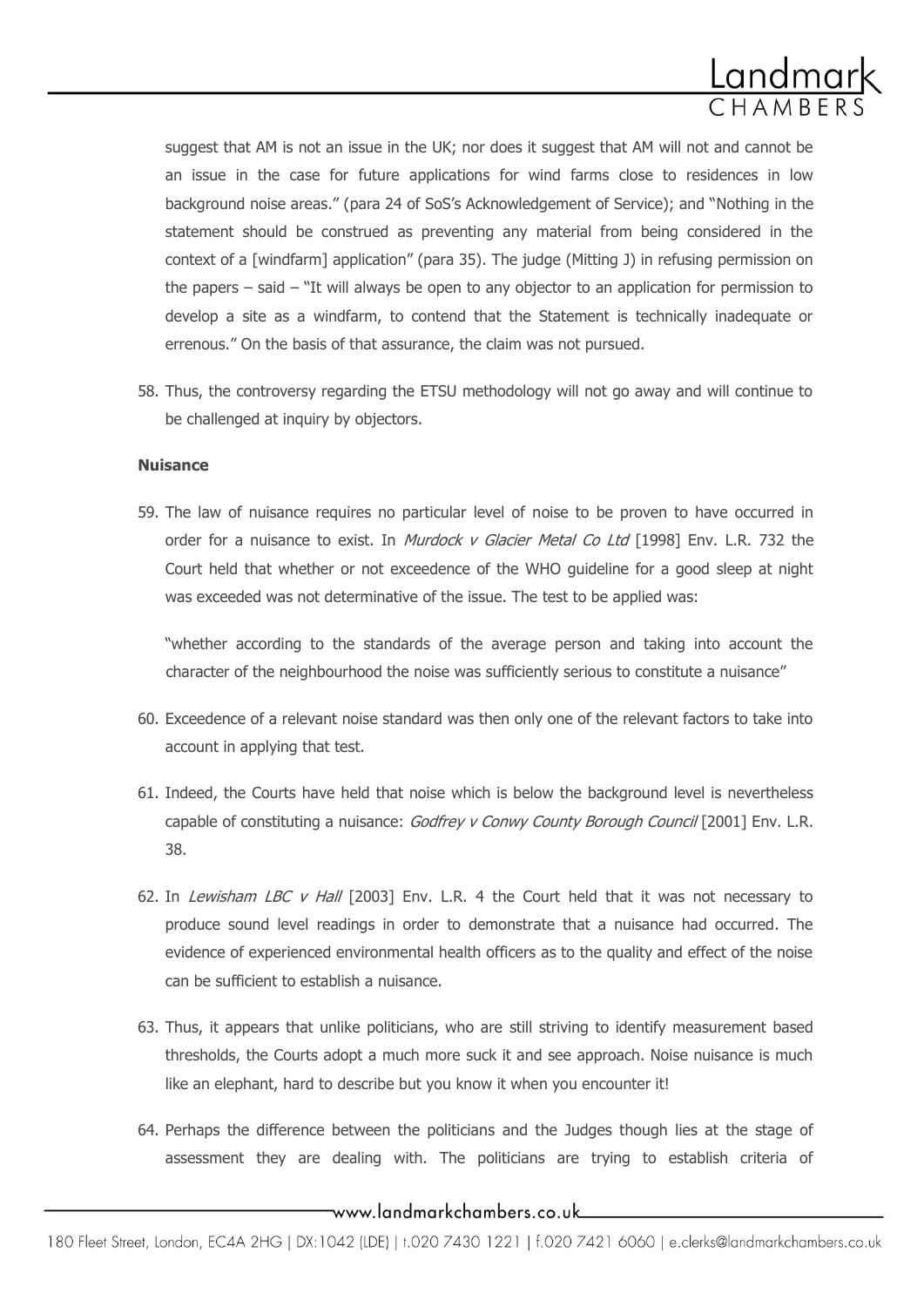acceptability in relation to activities that are yet to occur e.g. a housing estate yet to be built by a railway or an airport runway yet to be built near a town/city. The Judges, however, are present with circumstances in which the noise has already been created and witnessed.

#### **Conclusion**

- 65. I have touch upon a very small corner of the issues that noise presents to the environmental lawyer. What can be noted is that politicians do not like it as an issue. It is avoided by them where possible; which is why we have no national noise strategy, why PPG24 has not been replaced even some six years after its review was announced and why windfarm appraisal has not been revisited in any detail. It is all too easy to introduce criteria in relation to noise that might only later stand in the way of other policy objectives e.g. wind energy expansion or airport expansion.
- 66. As an issue I have no doubt that noise will continue to become a greater and greater consideration as we try to continue to live cheek by jowl on our crowded little island. What is fascinating is that, even though we can measure noise extremely accurately, we can break it down into is component frequencies and we can forecast its levels with increasing precision, what we cannot do is explain how a person will react to it.
- 67. For me, noise is the unwanted sound of Girls Aloud at any volume; music is 130 dB of Motorhead, even though they made me deaf in one ear for 10 days after a gig when I was 14! But Lemmy is, I accept, not to everyone's taste.

REUBEN TAYLOR

Landmark Chambers

180 Fleet Street

London EC4A 2HG

*This seminar paper is made available for educational purposes only. The views expressed in it are those of the author. The contents of this paper do not constitute legal advice and should not be relied on as such advice. The author and Landmark Chambers accept no responsibility for the continuing accuracy of the contents*